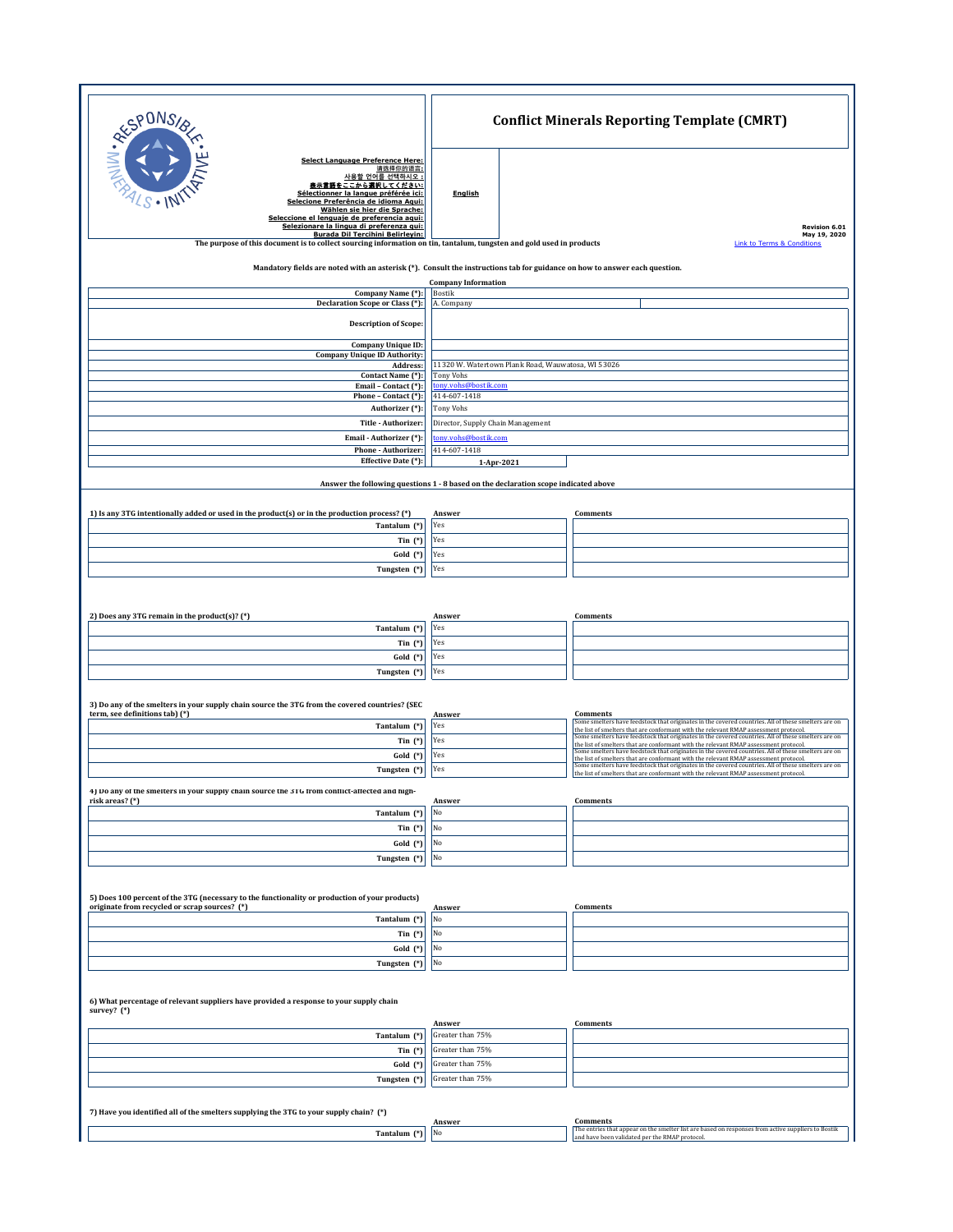|                                                                                                                                                                                                                                                                                                                                                                                                                                                               | <b>Conflict Minerals Reporting Template (CMRT)</b> |                                                                                                                                                      |  |  |
|---------------------------------------------------------------------------------------------------------------------------------------------------------------------------------------------------------------------------------------------------------------------------------------------------------------------------------------------------------------------------------------------------------------------------------------------------------------|----------------------------------------------------|------------------------------------------------------------------------------------------------------------------------------------------------------|--|--|
| Select Language Preference Here:<br>请选择你的语言:<br>사용할 언어를 선택하시오 :<br>豊示言語をここから選択してください:<br>Sélectionner la langue préférée ici:<br>Selecione Preferência de idioma Agui:<br>Wählen sie hier die Sprache:<br>Seleccione el lenguaie de preferencia agui:<br>Selezionare la lingua di preferenza qui:<br>Burada Dil Tercihini Belirlevin:<br>The purpose of this document is to collect sourcing information on tin, tantalum, tungsten and gold used in products | English                                            | Revision 6.01<br>May 19, 2020<br><b>Link to Terms &amp; Conditions</b>                                                                               |  |  |
| Mandatory fields are noted with an asterisk (*). Consult the instructions tab for guidance on how to answer each question.                                                                                                                                                                                                                                                                                                                                    |                                                    |                                                                                                                                                      |  |  |
| Tin $(*)$                                                                                                                                                                                                                                                                                                                                                                                                                                                     | No                                                 | The entries that appear on the smelter list are based on responses from active suppliers to Bostik<br>and have been validated per the RMAP protocol. |  |  |
| Gold $(*)$                                                                                                                                                                                                                                                                                                                                                                                                                                                    | No                                                 | The entries that appear on the smelter list are based on responses from active suppliers to Bostik<br>and have been validated per the RMAP protocol. |  |  |
| Tungsten (*)                                                                                                                                                                                                                                                                                                                                                                                                                                                  | N <sub>o</sub>                                     | The entries that appear on the smelter list are based on responses from active suppliers to Bostik<br>and have been validated per the RMAP protocol. |  |  |